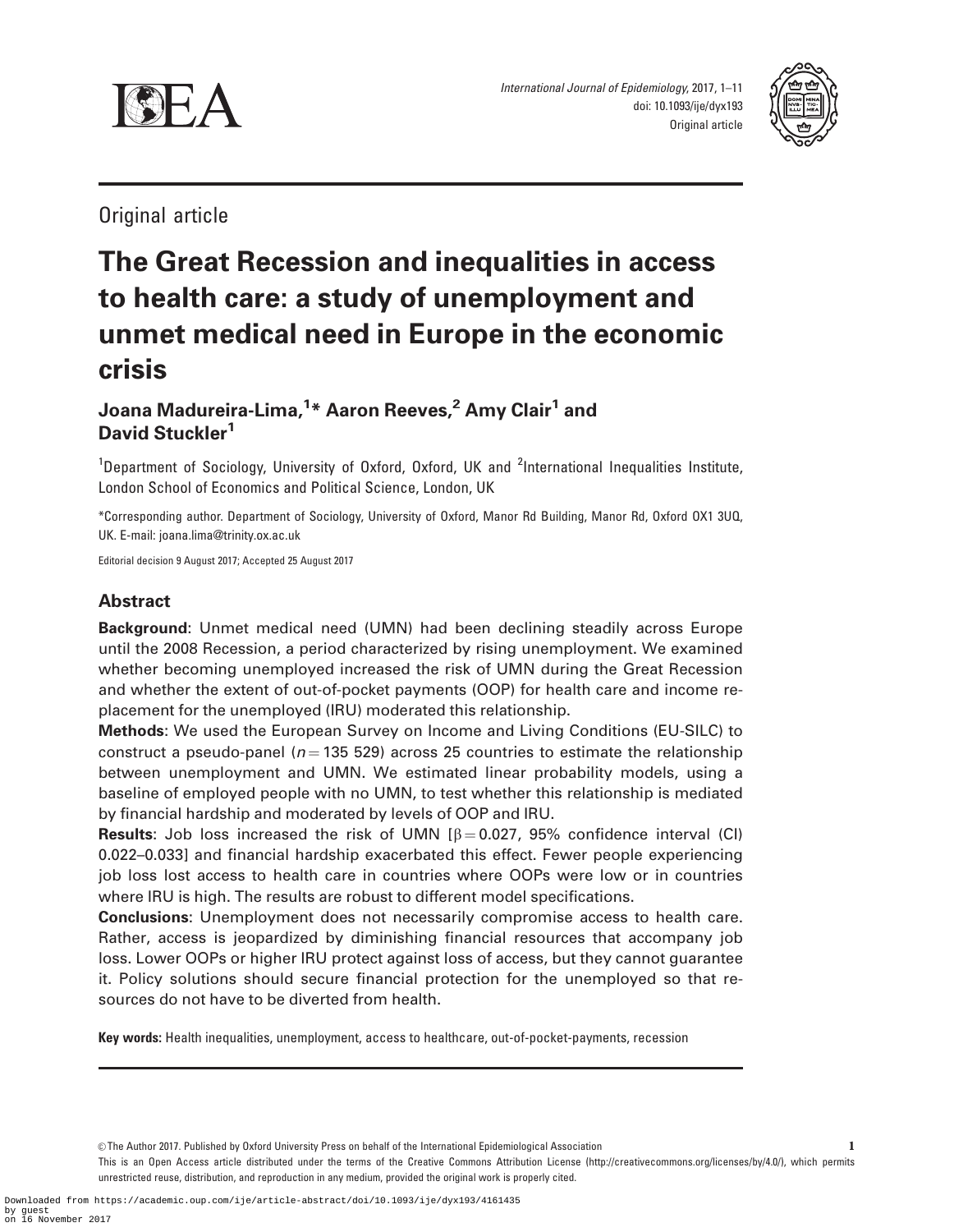#### Key Messages

- Job loss decreased access to medical care during the Great Recession in the European Union.
- Financial hardship is one of the mechanisms through which unemployment affects access to medical care. Unemployment, thus, does not necessarily compromise access to health care. Rather, access is jeopardized by diminishing financial resources that accompany job loss.
- Fewer people experiencing job loss lost access to medical care in countries where out-of-pocket payments wse low and where income replacement is high.
- Policy solutions should secure financial protection for the unemployed so that resources do not have to be diverted away from health.

#### Introduction

The declining trend in unmet medical need (UMN) in Europe suffered a reversal at the onset of the Great Recession in 2008 as more people began reporting that they were forego-ing care because it was too expensive.<sup>[1,2](#page-9-0)</sup> In response to the crisis some governments increased co-payments for some services and treatments, but these changes were implemented some time after the crisis, suggesting that this initial rise may be explained by declining incomes.

Incomes fall due to unemployment and, in many European economies, the unemployed may have limited access to healthcare. Reductions in incomes occur even in countries where unemployment insurance and severance packages are generous[.3,4](#page-9-0) When incomes fall, families are sometimes faced with tough decisions; for example if health is poor, some households may prioritize spending on housing or food before health expenditure.<sup> $5-7$ </sup> Savings and severance packages may temporarily enable households to smooth consumption, even though earnings have fallen.

Financial strain, then, may mediate the relationship between becoming unemployed and the inability to access health care.<sup>[8](#page-9-0)</sup> In other words, the loss of income due to unemployment will erode whatever financial buffer a household may have had and subsequently affect health care consumption.

National health and social protection policies may break this association by decreasing or removing financial barriers to access to medical care and providing income replacement for the unemployed (IRU). Many countries, however, require co-payments when accessing health care, and higher co-payments have been shown to impair health care-seeking behaviour. $^{9,10}$  $^{9,10}$  $^{9,10}$  In these contexts, citizens often pay more for their health care 'out-of-pocket' and so the impact of job loss UMN may be concentrated in countries where out-of-pocket payments (OOP) for health care are higher or where IRU is lower.

Rising UMN may save governments money in the short term because fewer people may be utilizing state-financed or -subsidized health care. There are, however, mediumand long-term health concerns. Delays in seeking diagnosis and treatment may lead to worse health outcomes, $11$  and they may result in preventable hospitalizations in the me-dium term, which may actually increase net costs.<sup>[12](#page-9-0)</sup>

Preliminary research indicates that loss of access to the health system is concentrated among those on low in-comes, the elderly and the unemployed.<sup>[1](#page-9-0)[,15](#page-10-0)</sup> Naturally, addressing changes in UMN will require accounting for any health selection into unemployment. There is a longstanding literature exploring whether people with poor health are more likely to lose their job than people with good health.<sup>13[–16](#page-10-0)</sup> Moreover, the healthy worker effect may change during recessions, suggesting that people in poor health may be more likely to lose work.<sup>[17](#page-10-0)</sup> Accordingly, we test the hypothesis of both a confounding and a mediating effect of health status in the association between becoming unemployed and the probability of reporting UMN.

In this paper, using a uniquely constructed dataset, we test whether: (i) becoming unemployed increases the probability of reporting UMN; (ii) the association is mediated by the reduced availability of individual resources; and (iii) the association between becoming unemployed and the probability of reporting UMN is moderated by OOP spending on health care as well as by the level of IRU.

## Methods

We collected EU-SILC data between 2008 and 2010 because: (i) the recession began in 2008, leading to widespread unemployment in Europe (EUROSTAT 2015); and (ii) preliminary empirical analysis of the UMN trend indicates sudden and substantial reversal of the decline in UMN in  $2008<sup>1</sup>$  We follow these individuals until 2010, because in 2011 EU governments started enacting austerity measures that affected unemployment, incomes, OOP and access to health care, thereby potentially changing the relationship between job loss and UMN. $16-18$  $16-18$ 

#### Building the dataset

The EU SILC releases a cross-sectional and a longitudinal version. Some of the data captured in the former are not in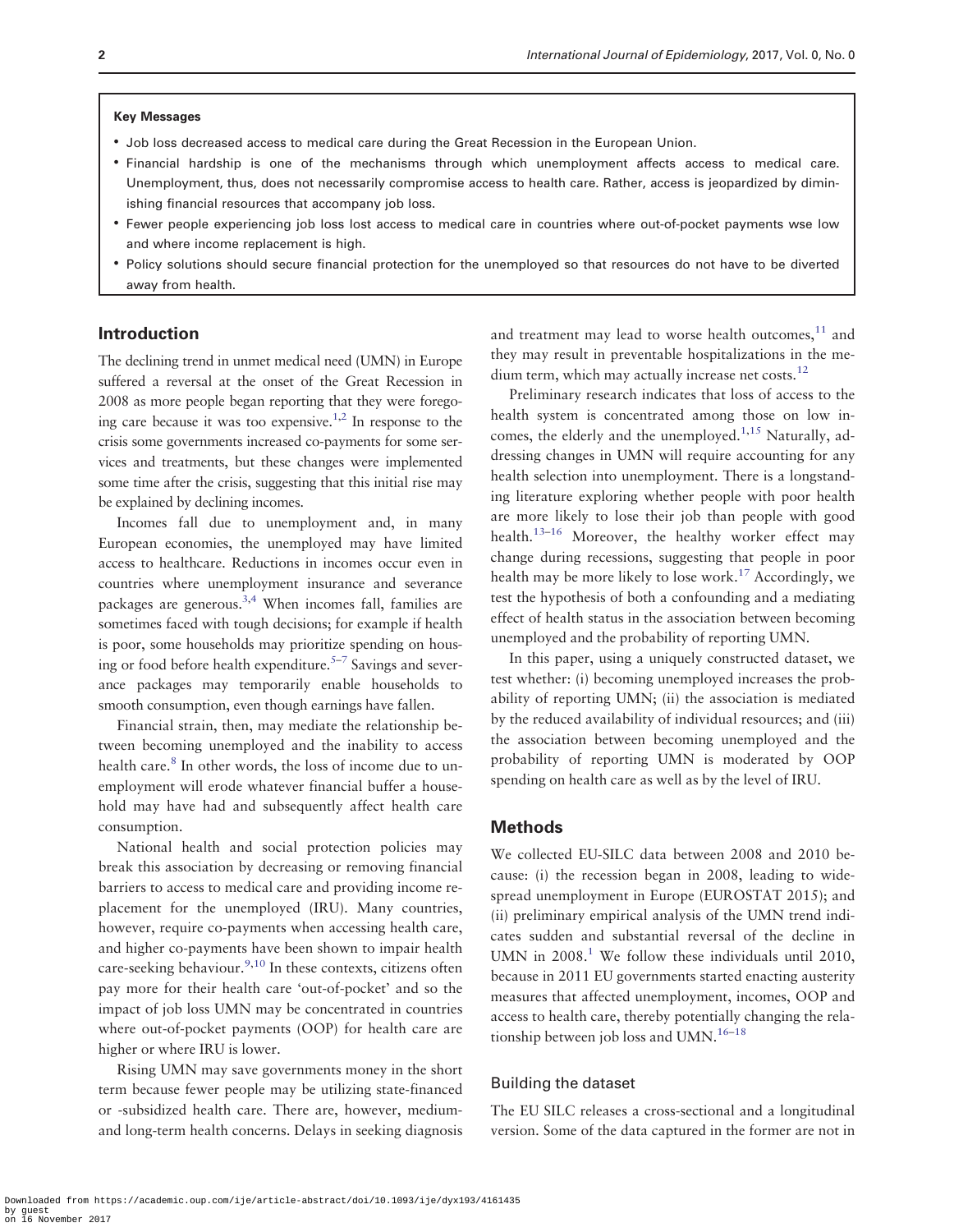the latter and vice versa. This was the case with variable of interest: UMN. This limits our ability to explore how changing circumstances for any particular individual may be associated with changes in UMN. Therefore, in order to optimize the research design possibilities offered by the employment status data collected yearly from the same individual in the longitudinal arm and the access to health care data in the cross-sectional arm, we produced a pseudopanel for UMN. We used a matching procedure to identify observations that had the same characteristics in the two arms of the survey according to a set of predetermined variables. Observations that were not matched were removed from the analytical data. Matching percentages reached figures of 95% of individuals in the longitudinal arm in the best years and 88% in the least good. The composition of the matched sample is representative of the survey population, suggesting that non-matched observations were effectively missing-at-random.

To assess the impact of a transition to unemployment, we restricted the sample to those interviewed in 2009 and 2010 and who in the previous year were employed and did not report UMN, allowing us to capture exclusively the hypothesized direction of change from employment into unemployment, making the most of the panel structure of the data. The restrictions resulted in a sample size of 135 529 observations. Country sample sizes varied between 1480 in Finland to 14 751 in Italy.

# The outcome variable

UMN was measured using the question: 'Was there any time during the past 12 months when you really needed to consult with a doctor, undertake medical examination or medical treatment but did not?' 'Yes, at least one occasion' was coded '1' and 'No, no occasion' was coded '0'). Need for dental care was ascertained in a separate question.<sup>19</sup>

#### Predictor and control variables

The predictor variable, 'employment status' has four response categories: 'Employed', 'Unemployed', 'Retired' and 'Inactive'. SILC collects this variable as a self-declared current 'main activity status', determined on the basis of the most time spent on the activity in question, but no criteria have been specified. 'If a person has lost a job, then the situation as of the time of the interview should be reported. In this sense, 'current' overrides any concept of averaging over any specific reference period'.<sup>19</sup> We restricted the analysis to the first two categories, to capture transitions for people active in the labour market.

Standard sociodemographic controls were included in the analyses: age, a quadratic term for age, sex, education,

marital status, country and year of survey. Income quintile is a categorical variable constructed from the variable 'Total disposable household income'. The 1st quintile represents the top 20% earners and the 5th, the lowest. 'Difficulty to Make Ends Meet' is a binary variable created from grouping the five categories of the original variable: 'With great difficulty', 'With difficulty' and 'With some difficulty' were grouped into 'Difficult to Make Ends Meet' and 'Fairly easily' and 'Easily'. 'Self-Rated Health' that was 'Very Good' and 'Good' was grouped into 'Good Health' (the reference category); 'Fair Health' remained coded as such, and 'Very Bad' and 'Bad' were grouped into 'Bad Health'.

The variable OOP made by households as a percentage of total health expenditure was collected for each country and year from the WHO Health for All database. The variable IRU was created from expenditure data on yearly country unemployment benefits in euros, divided by the number of unemployed, both obtained from Eurostat. This proxy measure gives an overview of government commitment to spending on unemployment support, but cannot measure the generosity of support at the individual level.

## Statistical models

We used random (RE), fixed effects (FE) and linear probability models  $(LPM)^{20}$  as well as country random coefficients multilevel models. RE models are represented by Equations 1 and 2.

#### Eq.1 RE model, mediator role of financial strain:

$$
UMN_{it} = \mu_0 + \beta_1 Employment_{it} + \beta_2 Age_{it} + \beta_3 Age_{it}^2 + \beta_4
$$
  
\nL. SelfRated Health + Z<sub>i</sub> +  $\beta_5$ Income Quintile<sub>it</sub>  
\n+  $\beta_6$ Ends Meet<sub>it</sub> +  $\beta_7$ Employment<sub>it</sub>  
\n\* Ends Meet<sub>it</sub> +  $\alpha_i$  +  $\varepsilon_{it}$ 

Where  $i = 1, \ldots, n$  individuals each of whom is measured at three points  $t = 1, \ldots, 3$  in time.  $\mu_0$  is an intercept. The set of predictor variables that vary over time is represented by the name of the variable and the subscript  $_{it}$ . Those that do not vary over time–e.g. Sex, Country of Residence–are represented by the vector  $Z_i$ . The two error terms are represented by  $\alpha_i$ –the combined effect on the dependent variable of all unobserved variables that are constant over timeand  $\varepsilon_{i}$ –the purely random variation at each point in time.

To test whether poor health confounds the association, we introduced a lagged variable capturing individual health in the year preceding unemployment. Restrictions to the sample dictate that only individuals who in the preceding year were employed and had their health needs met were analysed. If they had poor health in the previous year and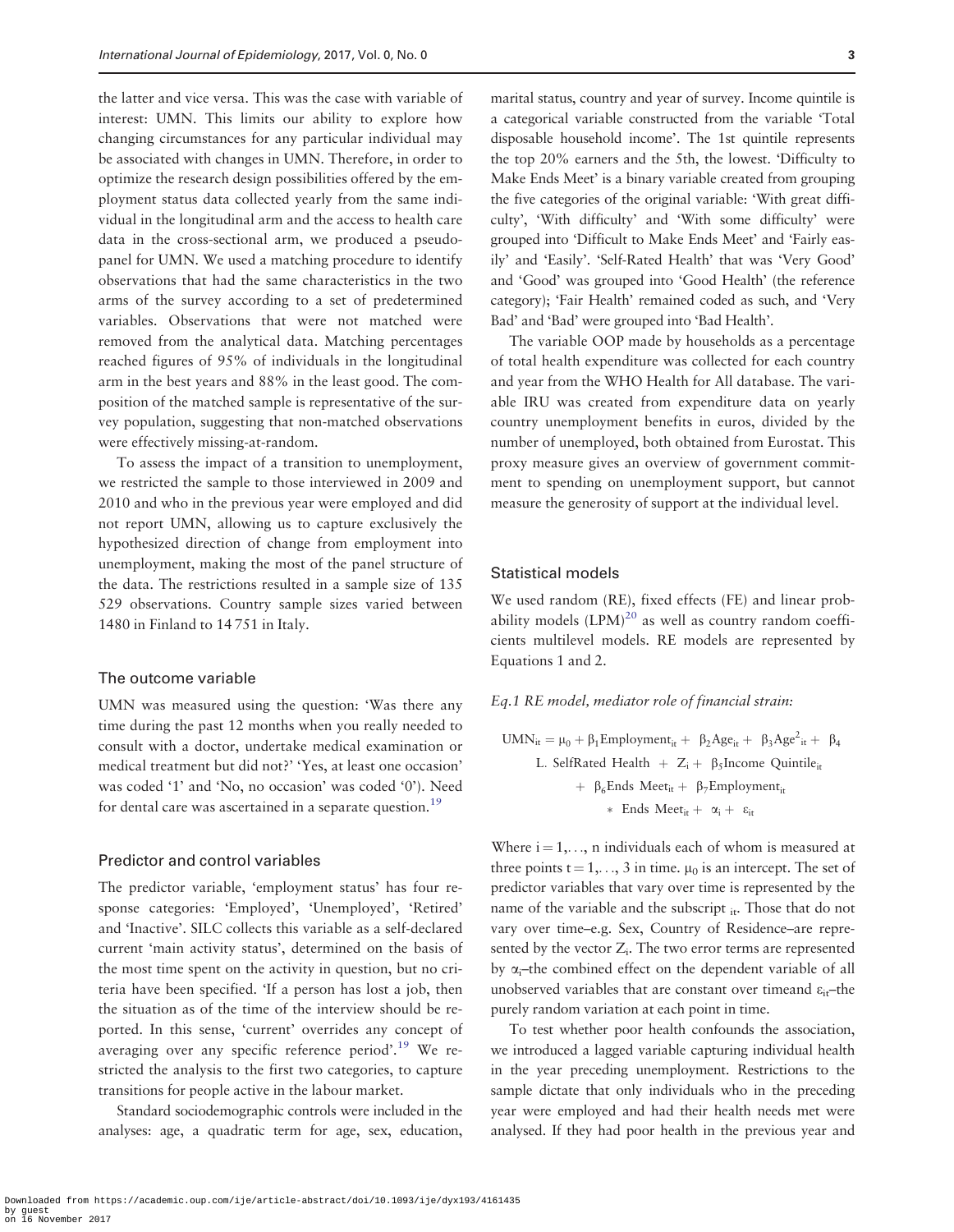were also employed, it is unlikely that the cause for dismissal was poor health. To test poor health's mediating effect, ideally we would have used a lead variable for self-rated health to account for the possibility that ill health followed unemployment. However, the restrictions imposed on the sample yielded too few observations. Instead, we tested the hypothesis using self-rated health in the year of job loss.

Additionally, we restricted the sample to those whose health status had not changed, and used both RE and FE LPMs. The former addresses the possibility that those who are chronically ill lose their jobs more easily and also have more UMN than those who are not, by, within the unchanged health group, controlling for health status. We tested the mediating effect of financial hardship by controlling for Income and Difficulty to Make Ends Meet, and by adding an interaction term between the two. As a robustness check we used an FE LPM as well as random coefficient between and within effects linear probability. Moreover, we applied the initial LPM to a restricted sample of those gaining employment

#### Eq.2 RE model, moderator role of OOP and IRU:.

 $UMN_{it} = \mu_0 + \beta_1$ Employment<sub>it</sub> +  $\beta_2 Age_{it} + \beta_3 Age_{it}^2$ +  $z_i$  +  $\beta_4$ SelfRated Health +  $\beta_5$ Income Quintile<sub>it</sub>  $+$  β<sub>6</sub>Ends Meet<sub>it</sub> + β<sub>7</sub>IRU/ β<sub>7</sub>OOP  $\alpha$ <sub>i</sub> + ε<sub>it</sub>

where  $z_i$  is a vector of time invariant variables. IRU is a binary control variable denoting the country-level measure above or below the median level of IRU, and OOP a binary control variable of the country-level measure above or below the median level of OOP.

Last, we tested whether two country-level variables (1.OOP and 2.IRU) may moderate the association between job loss and reporting UMN. We split both variables by their median values and then re-estimate the association between job loss and reporting UMN within each set of countries (Eq.2). First we look at OOP, comparing countries with low spending  $( \leq 19.78\%)$  with countries with high spending  $(> 19.78\%)$ . Next we examine whether the association between job loss and reporting UMN varies according to the income replacement rate for unemployed persons, comparing countries with a low level of IRU  $\leq 7081.794$  euroes per year and countries with IRU (> 7081.794 euroes per year). Additionally, we calculated predicted probabilities of UMN at different employment statuses by type of OOP country.

#### Results

The percentage of those transitioning from employment into unemployment in the study period is 4.02%; 4.69%

transitioned from having all of their health needs met into UMN [\(Table 1](#page-4-0)).

# Unemployment, unmet medical need and the confounding role of health status

The coefficient for the simple bivariate association between unemployment and UMN is  $\beta = 0.027$  [95% confidence interval (CI) 0.022–0.033:  $P < 0.001$ ), or, if 1000 people lost their jobs, then approximately 27 would also lose access to health care. In Spain, for example, where the number of unemployed went from 5.013 million in 2011 to 5.811 million in 2012 (EUROSTAT 2015), our model predicts that roughly 21 546 people may have experienced UMN due rising unemployment.

After controlling for demographic factors, those who become unemployed are 1.4% more likely to experience UMN than those who remain employed (95% CI 0.008– 0.019:  $P < 0.001$ ). Health status does not confound or mediate the association, as the probability remains fairly stable after the introduction of lagged and current health status at 1.2% (95% CI 0.007–0.018: P < 0.001) and 1.1% (95% CI 0.006–0.017: P < 0.001), respectively [\(Table 2](#page-5-0)).

Next, we restrict our sample to those whose health has not changed during the study period, and still find that those who lost their jobs are 0.087% (95% CI 0.003– 0.015:  $P < 0.001$ ) more likely to report UMN than those who remained employed. Those in bad health, however, are more likely to report UMN (Table 1A, available as Supplementary data at IJE online) than those in good health. The FE model applied to this restricted sample confirms these findings: job loss increased the probability of UMN by 1.5% (95% CI 0.006–0.025:  $P < 0.001$ ) among those in poor health (Table 2A, available as Supplementary data at IJE online).

To address the possibility that reporting UMN was a result of a malaise associated with unemployment rather than a real clinical need, we used an FE regression of selfrated health on UMN on a baseline of individuals who were in good or fair health and had no UMN. Individuals falling into UMN show an increase in the probability of reporting worse health (Table 3A, available as Supplementary data at IJE online).

#### The mediating role of financial hardship

Controlling for income and financial hardship attenuates the main coefficient from  $\beta = 0.012$  (95% CI 0.007–0.018:  $P < 0.001$ ) to 0.0089 (95% CI 0.003–0.015:  $P = 0.002$ ), in support of the mediating effect hypothesis. Further support comes from the interaction between unemployment and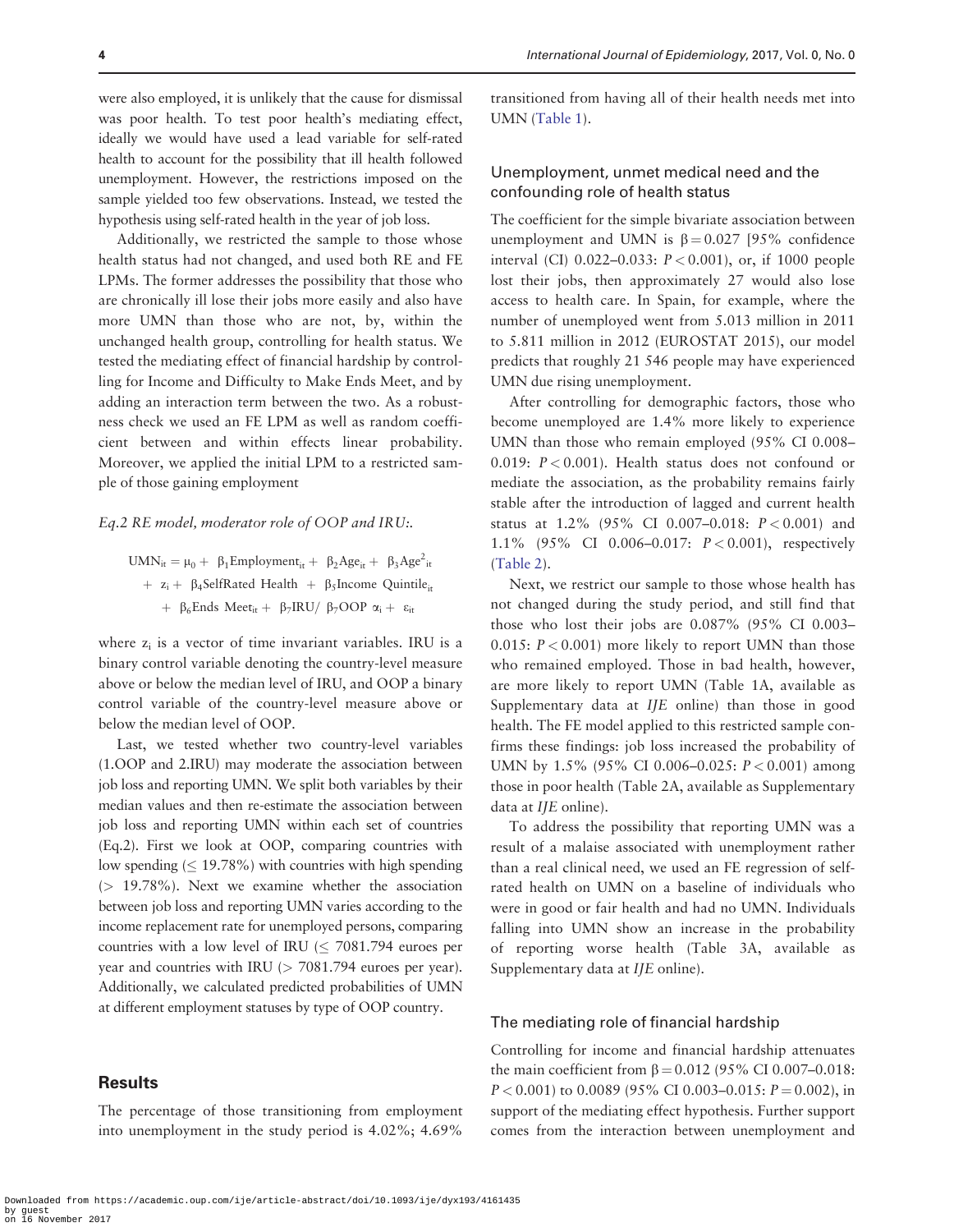#### <span id="page-4-0"></span>Table 1. Sample characteristics

|                                         |                                                                                                                                                                                                          | 2008            | 2009            | 2010            |
|-----------------------------------------|----------------------------------------------------------------------------------------------------------------------------------------------------------------------------------------------------------|-----------------|-----------------|-----------------|
| Unmet health need                       | No unmet need                                                                                                                                                                                            | 125316 (92.52%) | 125818 (93%)    | 126002 (93.07%) |
|                                         | Unmet need                                                                                                                                                                                               | 10133 (7.48%)   | 9469 (7%)       | 9384 (6.93%)    |
| Economic activity                       | Employed                                                                                                                                                                                                 | 85938 (55.75%%) | 83223 (53.98%)  | 81918 (53.15%)  |
|                                         | Unemployed                                                                                                                                                                                               | 6540 (4.24%)    | 8558 (5.55%)    | 9366 (6.1%)     |
|                                         | Retired                                                                                                                                                                                                  | 34092 (22.11%)  | 36188 (23.47%)  | 37927 (16.99%)  |
|                                         | Other inactive                                                                                                                                                                                           | 27589 (17.9%)   | 26201 (16.99%)  | 24903 (16.15%)  |
| Gender                                  | Male                                                                                                                                                                                                     | 73629 (47.7%)   | 73629 (47.7%)   | 73629 (47.7%)   |
|                                         | Female                                                                                                                                                                                                   | 80751 (52.3%)   | 80751 (52.3%)   | 80751 (52.3%)   |
| Age                                     | Mean age                                                                                                                                                                                                 | 47.52           | 48.52           | 49.52           |
| Marital status                          | Married                                                                                                                                                                                                  | 92541 (60.29%)  | 92595 (60.36%)  | 92735 (60.44%)  |
|                                         | Never married                                                                                                                                                                                            | 40497 (26.38%)  | 39678 (25.86%)  | 38899 (25.35%)  |
|                                         | No longer married                                                                                                                                                                                        | 20457 (13.33%)  | 21136 (13.78%)  | 21808 (14.21%)  |
| Income quintiles                        | 1st quintile                                                                                                                                                                                             | 33592           | 28149           | 30851           |
|                                         | 2nd quintile                                                                                                                                                                                             | 31165           | 31445           | 29979           |
|                                         | 3rd quintile                                                                                                                                                                                             | 29849           | 32022           | 30722           |
|                                         | 4th quintile                                                                                                                                                                                             | 30161           | 31299           | 31128           |
|                                         | 5th quintile                                                                                                                                                                                             | 29539           | 31391           | 31660           |
| <b>Education</b> level                  | Primary only                                                                                                                                                                                             | 19629 (13%)     | 19396 (12.80%)  | 19274 (12.72%)  |
|                                         | Secondary only                                                                                                                                                                                           | 101056 (66.89%) | 100714 (66.50%) | 99724 (65.82%)  |
|                                         | Post-secondary                                                                                                                                                                                           | 30391 (20.01%)  | 31358 (20.7%)   | 32523 (21.46%)  |
| Ability to make                         | Difficult to make ends meet                                                                                                                                                                              | 91367 (59.3%)   | 92636 (60.1%)   | 93571 (60.7%)   |
| ends meet                               | Not difficult to make ends meet                                                                                                                                                                          | 62709 (40.7%)   | 61513 (39.9%)   | 60556 (39.3%)   |
| Self-rated health                       | Good health                                                                                                                                                                                              | 87258 (64.77%)  | 85939 (64.09%)  | 85215 (63.61%)  |
|                                         | Fair health                                                                                                                                                                                              | 33215 (24.66%)  | 33628 (25.08%)  | 33785 (25.22%)  |
|                                         | Poor health                                                                                                                                                                                              | 14244 (10.57%)  | 14534 (10.84%)  | 14969 (11.17%)  |
| OOP as % of total<br>health expenditure |                                                                                                                                                                                                          | 19.15%          | 18.90%          | 19.00%          |
| Sample countries:                       | Austria, Belgium, Bulgaria, Cyprus, Czech Republic, Denmark, Estonia, Greece, Spain, Finland, France,<br>Hungary, Iceland, Italy, Lithuania, Luxembourg, Latvia, Malta, The Netherlands, Norway, Poland, |                 |                 |                 |

Portugal, Romania, Sweden, Slovenia, Slovakia, UK

the ability to make ends meet. The unemployed who lose the ability to make ends meet show a 2.5% increase in probability of reporting UMN vs those who maintain it. Unemployment per se does not directly cause decreased access to the health system [\(Table 3\)](#page-6-0). Rather, the loss of financial buffering that comes with unemployment seems to drive the loss of access.

Again, we re-estimate our models adjusting for personspecific differences that are constant over time, finding that those who lose their jobs and cannot make ends meet are 2.9% more likely to report UMN than those who can (Table 4A, available as Supplementary data at IJE online). As a validity check, we estimated the effect of gaining employment, controlling for demographic and economic factors, which shows a protective effect  $\beta = -0.026$  (95% CI -0.086–0.033) (Table 5A, available as Supplementary data at IJE online).

The initial RE model assumed that the error term was not correlated with the predictors, which in turn, allowed time-invariant variables to play a role as explanatory variables. We addressed this assumption by estimating a country-level random coefficients model with between and

within effects (Table 6A, available as Supplementary data at IJE online). The coefficient for the effect of unemployment on UMN varies according to unobserved countrylevel characteristics, potentially related to the welfare state. The within country coefficient ( $\beta$  = 0.010, 95% CI 0.001– l0.019:  $P = 0.025$  is positive, similar to that obtained using random effects ( $\beta = 0.0089$ ). The between country effect is larger in countries where the unemployment rate rises one unit above the average proportion of unemployed: the probability of UMN increases by 31%  $(\beta = 0.31, 95\% \text{ CI } 0.030 - 0.59$ :  $P = 0.030$ ).

# The moderating role of out-of-pocket payments and income replacement

The effect of becoming unemployed on the probability of reporting UMN is smaller in low-OOP countries, with a 1.6% increase ( $\beta$  = 0.016 (95% CI 0.0080–0.023:  $P =$  < 0.0 01), than in high-OOP countries, with a 2.5% increase  $(\beta = 0.025 \ (95\% \ CI \ 0.017 - 0.033; P < 0.001)$ , controlling for hardship and IRU [\(Table 4](#page-7-0)). However, there is no clear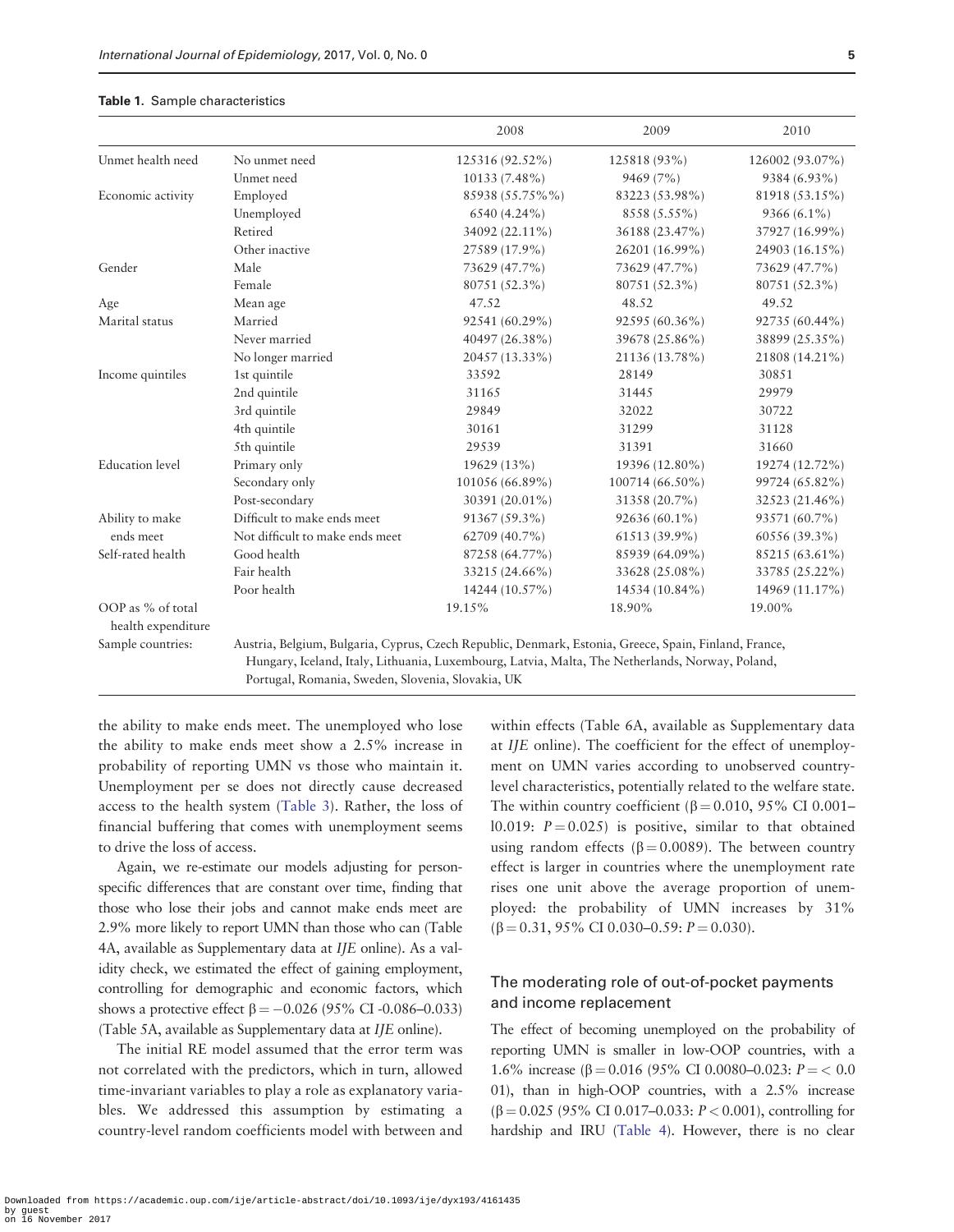|                                                    | Population facing unmet medical need |                                              |                                              |                                                      |
|----------------------------------------------------|--------------------------------------|----------------------------------------------|----------------------------------------------|------------------------------------------------------|
|                                                    | (1)                                  | (2)                                          | (3)                                          | (4)                                                  |
| Employment status (baseline = employed)            |                                      |                                              |                                              |                                                      |
| Unemployed                                         | $0.027$ **<br>$[0.022 - 0.033]$      | $0.014***$<br>$[0.0080 - 0.019]$             | $0.012***$<br>$[0.0067 - 0.018]$             | $0.011***$<br>$[0.0055 - 0.017]$                     |
| $Sex (baseline = male)$                            |                                      |                                              |                                              |                                                      |
| Female                                             |                                      | 0.0013<br>$[-0.0019 - 0.0045]$               | 0.00057<br>$[-0.0026 - 0.0038]$              | $-0.00034$<br>$[-0.0035 - 0.0028]$                   |
| Age                                                |                                      | $0.0031$ **<br>$[0.0021 - 0.0041]$           | $0.0031$ **<br>$[0.0020 - 0.0041]$           | $0.0029***$<br>$[0.0019 - 0.0039]$                   |
| Age sq                                             |                                      | $-0.000030$ **<br>$[-0.000041 - 0.000018]$   | $-0.000031$ **<br>$[-0.000043 - 0.000020]$   | $-0.000033$ **<br>$[-0.000044 - 0.000022]$           |
| Education (baseline = primary education)           |                                      |                                              |                                              |                                                      |
| Secondary and other non-tertiary                   |                                      | $-0.014$ **<br>$[-0.021 - 0.0076]$           | $-0.013***$<br>$[-0.019 - 0.0057]$           | $-0.0094**$<br>$[-0.016 - 0.0026]$                   |
| Tertiary                                           |                                      | $-0.025$ **<br>$[-0.032 - 0.018]$            | $-0.021$ **<br>$[-0.029 - 0.014]$            | $-0.016$ **<br>$[-0.023 - 0.0091]$                   |
| Marital status (baseline = married)                |                                      |                                              |                                              |                                                      |
| Never married                                      |                                      | $-0.00068$                                   | $-0.00098$                                   | $-0.0020$                                            |
|                                                    |                                      | $[-0.0048 - 0.0034]$                         | $[-0.0051 - 0.0031]$                         | $[-0.0061 - 0.0021]$                                 |
| No longer married                                  |                                      | $0.015***$<br>$[0.010 - 0.020]$              | $0.014***$<br>$[0.0090 - 0.019]$             | $0.013***$<br>$[0.0081 - 0.018]$                     |
| Lagged self rated health (baseline $=$ good)       |                                      |                                              |                                              |                                                      |
| 11: fair health                                    |                                      |                                              | $0.021$ **<br>$[0.018 - 0.025]$              |                                                      |
| 21: bad health                                     |                                      |                                              | $0.036***$<br>$[0.029 - 0.044]$              |                                                      |
| Self-rated health (baseline = good)<br>Fair health |                                      |                                              |                                              | $0.045***$                                           |
| Bad health                                         |                                      |                                              |                                              | $[0.042 - 0.049]$<br>$0.078***$<br>$[0.070 - 0.085]$ |
| Country and year dummies                           |                                      |                                              |                                              |                                                      |
| Constant                                           | $0.055***$<br>$[0.053 - 0.057]$      | $-0.028$ <sup>*</sup><br>$[-0.052 - 0.0026]$ | $-0.027$ <sup>*</sup><br>$[-0.052 - 0.0020]$ | $\Omega$<br>$[0 - 0]$                                |
| Observations                                       | 127665                               | 127242                                       | 125902                                       | 125632                                               |

<span id="page-5-0"></span>Table 2. Linear probability of UMN on employment status, controlling for sociodemographic and health status

95% confidence intervals in brackets. Sample restricted to those who in the previous year were employed and had their health needs met.  $*P < 0.05$ ,  $*P < 0.01$ .

difference in relationship between job loss and UMN in low-IRU countries (β = 0.022, 95% CI 0.014–0.030:  $P < 0.001$ ) and high-IRU countries  $(\beta = 0.019, 95\% \text{ CI } 0.010 - 0.027$ :  $P < 0.001$ ), controlling for hardship and OOP [\(Table 5\)](#page-8-0). Additionally, we calculated predicted probabilities of reporting UMN in the two types of OOP countries [\(Figure 1](#page-9-0)).

As a robustness check, we used an FE model on the split samples and obtained similar results (Tables 7A and 8A, available as Supplementary data at IJE online). What is more, the effects on UMN of the individual falling from good health into fair and ill health are over three times larger in high-OOP countries that in their low-OOP counterparts, which suggests that as the individual's health deteriorates and need is accumulated, the capacity to meet that need is reduced in high-OOP countries. Individuals who become unemployed in low-IRU countries show a 1.1% increased probability of UMN ( $\beta = 0.011$ , [95% CI -0.00089–0.023:  $P > 0.05$ ), whereas those in high-IRU countries show a 2.2% probability ( $\beta = 0.022$ , 95% CI 0.0093–0.035:  $P < 0.001$ ). It is worth noting, however, that low-IRU individuals in bad health, and who face financial hardship, are six and four times more likely to report UNM, respectively, than their counterparts in high-IRU countries.

## **Discussion**

We find an association between becoming unemployed and increased UMN. This association is not explained by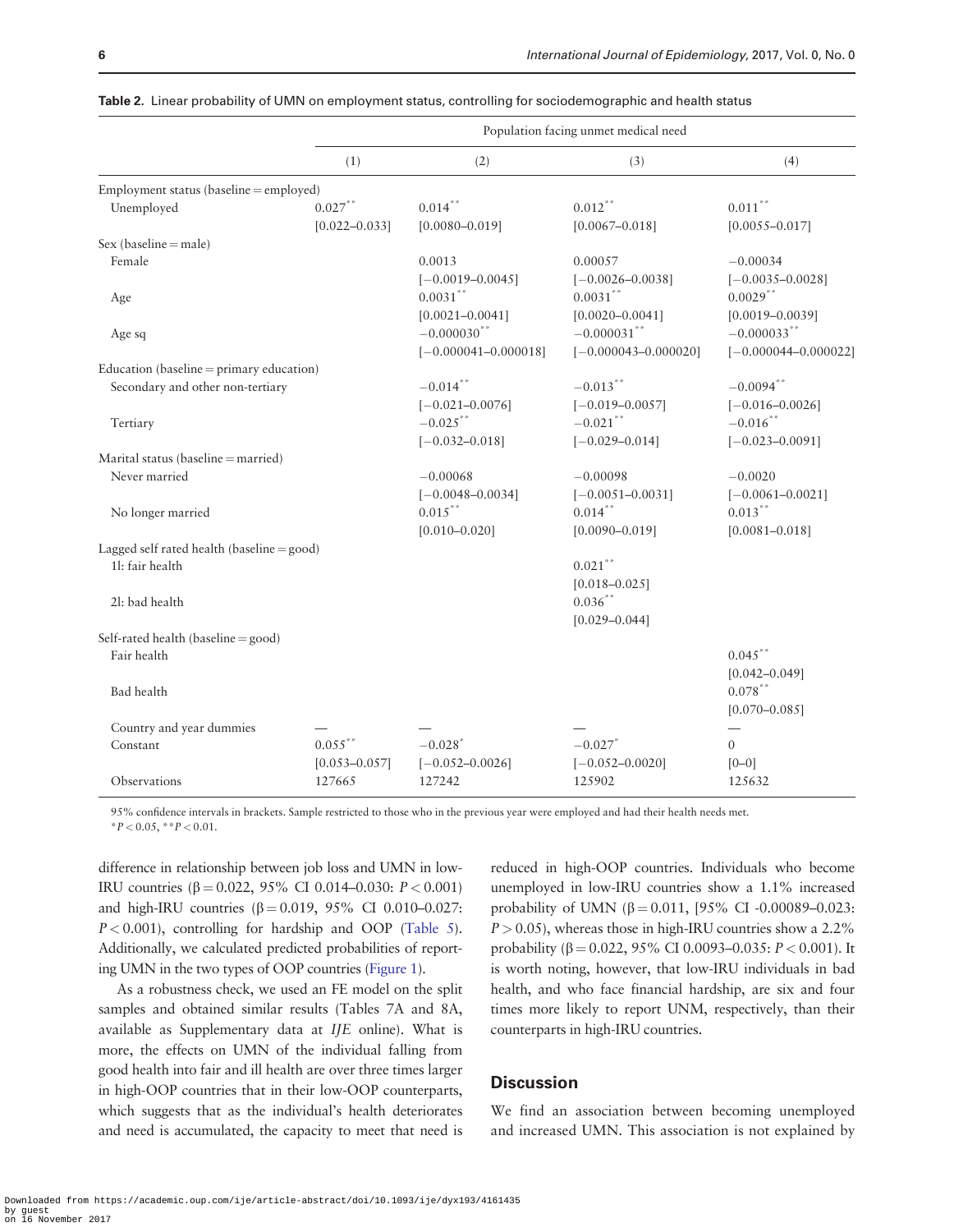|                                               | Population facing unmet medical need |                                     |                                     |                                 |
|-----------------------------------------------|--------------------------------------|-------------------------------------|-------------------------------------|---------------------------------|
|                                               | (1)                                  | (2)                                 | (3)                                 | (4)                             |
| Unemployed                                    | $0.012***$<br>$[0.0067 - 0.018]$     | $0.010\sp{*}$<br>$[0.0047 - 0.016]$ | $0.0089***$<br>$[0.0032 - 0.015]$   | $-0.011$<br>$[-0.024 - 0.0021]$ |
| $Sex (baseline = male)$                       |                                      |                                     |                                     |                                 |
| Female                                        | 0.00057                              | 0.00057                             | 0.00042                             | 0.00045                         |
|                                               | $[-0.0026 - 0.0038]$                 | $[-0.0026 - 0.0038]$                | $[-0.0028 - 0.0036]$                | $[-0.0027 - 0.0036]$            |
| Age                                           | $0.0031$ **                          | $0.0028$ **                         | $0.0028$ **                         | $0.0027$ **                     |
|                                               | $[0.0020 - 0.0041]$                  | $[0.0018 - 0.0038]$                 | $[0.0017 - 0.0038]$                 | $[0.0017 - 0.0038]$             |
| Age sq                                        | $-0.000031$ **                       | $-0.000029$ **                      | $-0.000028$ **                      | $-0.000028$ **                  |
|                                               | $[-0.000043 - 0.000020]$             | $[-0.000040 - 0.000018]$            | $[-0.000039 - 0.000016]$            | $[-0.000039 - 0.000016]$        |
| Education (baseline = primary<br>education)   |                                      |                                     |                                     |                                 |
| Secondary and other non-                      | $-0.013$ **                          | $-0.0097$ **                        | $-0.0085$ <sup>*</sup>              | $-0.0085$ <sup>*</sup>          |
| tertiary education                            | $[-0.019 - 0.0057]$                  | $[-0.017 - 0.0029]$                 | $[-0.015 - 0.0017]$                 | $[-0.015 - 0.0016]$             |
| tertiary education                            | $-0.021$ **                          | $-0.016$ **                         | $-0.012$ **                         | $-0.012$ **                     |
|                                               | $[-0.029 - 0.014]$                   | $[-0.023 - 0.0082]$                 | $[-0.020 - 0.0052]$                 | $[-0.020 - 0.0051]$             |
| Marital status (baseline<br>$=$ married)      |                                      |                                     |                                     |                                 |
| Never married                                 | $-0.00098$                           | $-0.0032$                           | $-0.0032$                           | $-0.0032$                       |
|                                               | $[-0.0051 - 0.0031]$                 | $[-0.0074 - 0.00089]$               | $[-0.0074 - 0.00089]$               | $[-0.0074 - 0.00089]$           |
| No longer married                             | $0.014***$                           | $0.0097***$                         | $0.0092$ **                         | $0.0091***$                     |
|                                               | $[0.0090 - 0.019]$                   | $[0.0046 - 0.015]$                  | $[0.0040 - 0.014]$                  | $[0.0040 - 0.014]$              |
| Self-rated health (baseline =<br>good health) |                                      |                                     |                                     |                                 |
| 11: fair health                               | $0.021***$                           | $0.021$ **                          | $0.020$ **                          | $0.020$ **                      |
|                                               | $[0.018 - 0.025]$                    | $[0.017 - 0.024]$                   | $[0.017 - 0.023]$                   | $[0.017 - 0.023]$               |
| 21: bad health                                | $0.036***$                           | $0.035***$                          | $0.034$ **                          | $0.034***$                      |
|                                               | $[0.029 - 0.044]$                    | $[0.027 - 0.042]$                   | $[0.026 - 0.041]$                   | $[0.026 - 0.041]$               |
| Income (baseline $=$ 5th income               |                                      |                                     |                                     |                                 |
| quintile)                                     |                                      |                                     |                                     |                                 |
| 4th quintile                                  |                                      | $0.0073$ **                         | $0.0058$ **                         | $0.0058$ **                     |
|                                               |                                      | $[0.0035 - 0.011]$                  | $[0.0020 - 0.0096]$                 | $[0.0021 - 0.0096]$             |
| 3rd quintile                                  |                                      | $0.014***$                          | $0.012***$                          | $0.012***$                      |
|                                               |                                      | $[0.0096 - 0.019]$                  | $[0.0072 - 0.016]$                  | $[0.0073 - 0.016]$              |
| 2nd quintile                                  |                                      | $0.019***$                          | $0.016***$                          | $0.016***$                      |
|                                               |                                      | $[0.014 - 0.025]$                   | $[0.011 - 0.022]$                   | $[0.011 - 0.022]$               |
| 1st quintile                                  |                                      | $0.034***$                          | $0.029***$                          | $0.029***$                      |
| Not difficult make ends meet                  |                                      | $[0.027 - 0.040]$                   | $[0.023 - 0.036]$<br>$\overline{0}$ | $[0.023 - 0.036]$<br>$\Omega$   |
| Difficult make ends meet                      |                                      |                                     | $[0 - 0]$<br>$0.013***$             | $[0 - 0]$<br>$0.012***$         |
|                                               |                                      |                                     | $[0.010 - 0.016]$                   | $[0.0096 - 0.015]$              |
| Baseline unemployed: not difficult            |                                      |                                     |                                     |                                 |
| to make ends meet                             |                                      |                                     |                                     |                                 |
| Unemployed: difficult to make<br>ends meet    |                                      |                                     |                                     | $0.024$ **<br>$[0.010 - 0.039]$ |
| Country and year dummies                      |                                      |                                     |                                     |                                 |
| Constant                                      | $-0.027$ <sup>*</sup>                | $-0.030^{*}$                        | $-0.034$ *                          | $-0.034***$                     |
|                                               | $[-0.052 - 0.0020]$                  | $[-0.055 - 0.0048]$                 | $[-0.059 - 0.0093]$                 | $[-0.059 - 0.0088]$             |
| Observations                                  | 125902                               | 125869                              | 125797                              | 125797                          |

<span id="page-6-0"></span>Table 3. Linear probability of UMN on employment status: mediating and moderating effect of financial hardship

95% confidence intervals in brackets. Sample restricted to those who in the previous year were employed and had their health needs met.  $*P < 0.05; **P < 0.001.$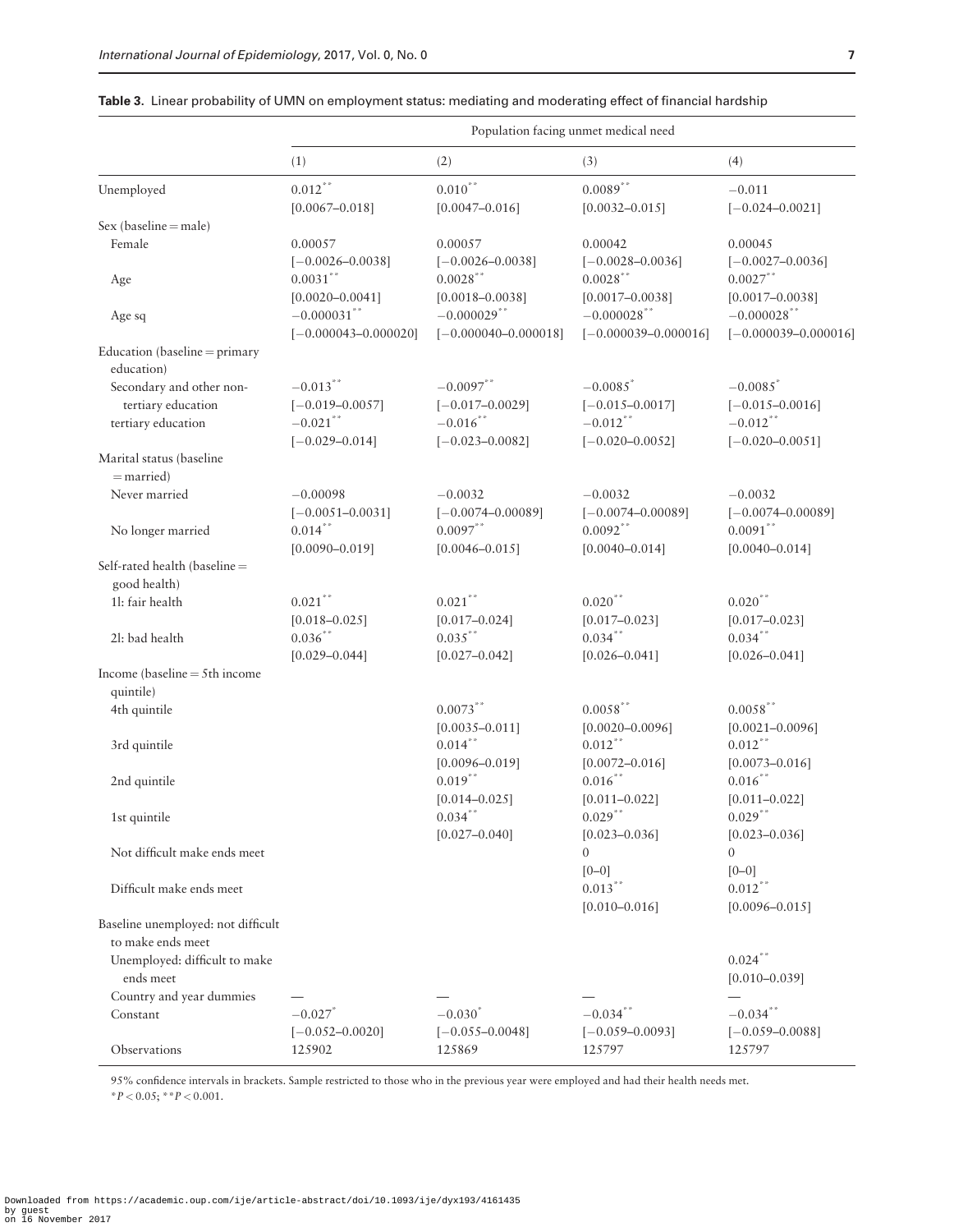|                                                                 | Low-OOP countries         | High-OOP countries        |
|-----------------------------------------------------------------|---------------------------|---------------------------|
| Employment status (baseline = employed)                         |                           |                           |
| Unemployed                                                      | $0.016***$                | $0.025$ **                |
|                                                                 | $[0.0080 - 0.023]$        | $[0.017 - 0.033]$         |
| $Sex (baseline = male)$                                         |                           |                           |
| Female                                                          | $-0.0038$                 | 0.0040                    |
|                                                                 | $[-0.0078 - 0.00025]$     | $[-0.00073 - 0.0088]$     |
| Age                                                             | 0.0017                    | $0.0030**$                |
|                                                                 | $[0.00038 - 0.0030]$      | $[0.0015 - 0.0045]$       |
| Age sq                                                          | $-0.000016$               | $-0.000027$ **            |
|                                                                 | $[-0.000030 - 0.0000014]$ | $[-0.000043 - 0.0000100]$ |
| Education (baseline $=$ primary education)                      |                           |                           |
| Secondary and other non-tertiary education                      | $-0.0097$ <sup>*</sup>    | $-0.0015$                 |
|                                                                 | $[-0.019 - 0.00076]$      | $[-0.011 - 0.0075]$       |
| Tertiary education                                              | $-0.010^*$                | $-0.0067$                 |
|                                                                 | $[-0.019 - 0.00065]$      | $[-0.017 - 0.0033]$       |
| Marital status (baseline = married)                             |                           |                           |
| Never married                                                   | $-0.00018$                | $-0.0055$                 |
|                                                                 | $[-0.0052 - 0.0048]$      | $[-0.012 - 0.00098]$      |
| No longer married                                               | 0.0011                    | $0.013$ **                |
|                                                                 | $[-0.0051 - 0.0073]$      | $[0.0054 - 0.021]$        |
| Self-rated health (baseline = good)                             |                           |                           |
| Fair health                                                     | $0.016$ **                | $0.022$ **                |
|                                                                 | $[0.011 - 0.020]$         | $[0.018 - 0.027]$         |
| Good health                                                     | $0.017***$                | $0.043***$                |
|                                                                 | $[0.0069 - 0.027]$        | $[0.032 - 0.054]$         |
| Income (baseline $=$ 5th income quintile)                       |                           |                           |
| 4th income quintile                                             | $0.0099$ **               | $0.0090^*$                |
|                                                                 | $[0.0059 - 0.014]$        | $[0.0015 - 0.016]$        |
| 3rd income quintile                                             | $0.019***$                | $0.018***$                |
|                                                                 | $[0.014 - 0.025]$         | $[0.0097 - 0.026]$        |
| 2nd income quintile                                             | $0.026***$                | $0.026$ **                |
|                                                                 | $[0.019 - 0.033]$         | $[0.017 - 0.035]$         |
| 1st income quintile                                             | $0.042$ **                | $0.037***$                |
|                                                                 | $[0.034 - 0.050]$         | $[0.027 - 0.046]$         |
| Financial hardship (baseline = not difficult to make ends meet) |                           |                           |
| Difficult to make ends meet                                     | $0.012***$                | $0.017***$                |
|                                                                 | $[0.0090 - 0.016]$        | $[0.013 - 0.022]$         |
| $IRU$ (baseline = low income replacement)                       | $0.043$ **                | $-0.0050$                 |
|                                                                 | $[0.037 - 0.048]$         | $[-0.012 - 0.0016]$       |
| Constant                                                        | $-0.036$ <sup>*</sup>     | $-0.053$ **               |
|                                                                 | $[-0.066 - 0.0062]$       | $[-0.088 - 0.019]$        |
| Observations                                                    | 63987                     | 61810                     |
|                                                                 |                           |                           |

<span id="page-7-0"></span>

|  |  | <b>Table 4</b> .  Linear probability regression of unmet health need on employment status in low- and high-OOP countries |  |  |  |  |  |
|--|--|--------------------------------------------------------------------------------------------------------------------------|--|--|--|--|--|
|--|--|--------------------------------------------------------------------------------------------------------------------------|--|--|--|--|--|

95% confidence intervals in brackets. Sample restricted to those who in the previous year were employed and had their health needs met. Sample split into lowand high-copayment countries.

 $*P < 0.05$ ;  $*P < 0.01$ .

health selection; in fact, it is positive even for those individuals whose health remained stable before and after job loss. Whereas we exclude the possibility that a change in health status motivates job loss, there is still room for the possibility that those who are chronically ill lose their jobs more easily and also have more UMN than those who are not. We find, however, that even when we control for health status, our results remain constant.

When household OOPs are higher, the association between job loss and UMN is stronger, suggesting that more people becoming unemployed lose access to health care in these contexts. Likewise, when IRU is lower, the association between job loss and UMN is stronger than when IRUs are more generous.

This relationship will create and exacerbate health inequalities as it penalizes the unemployed, those facing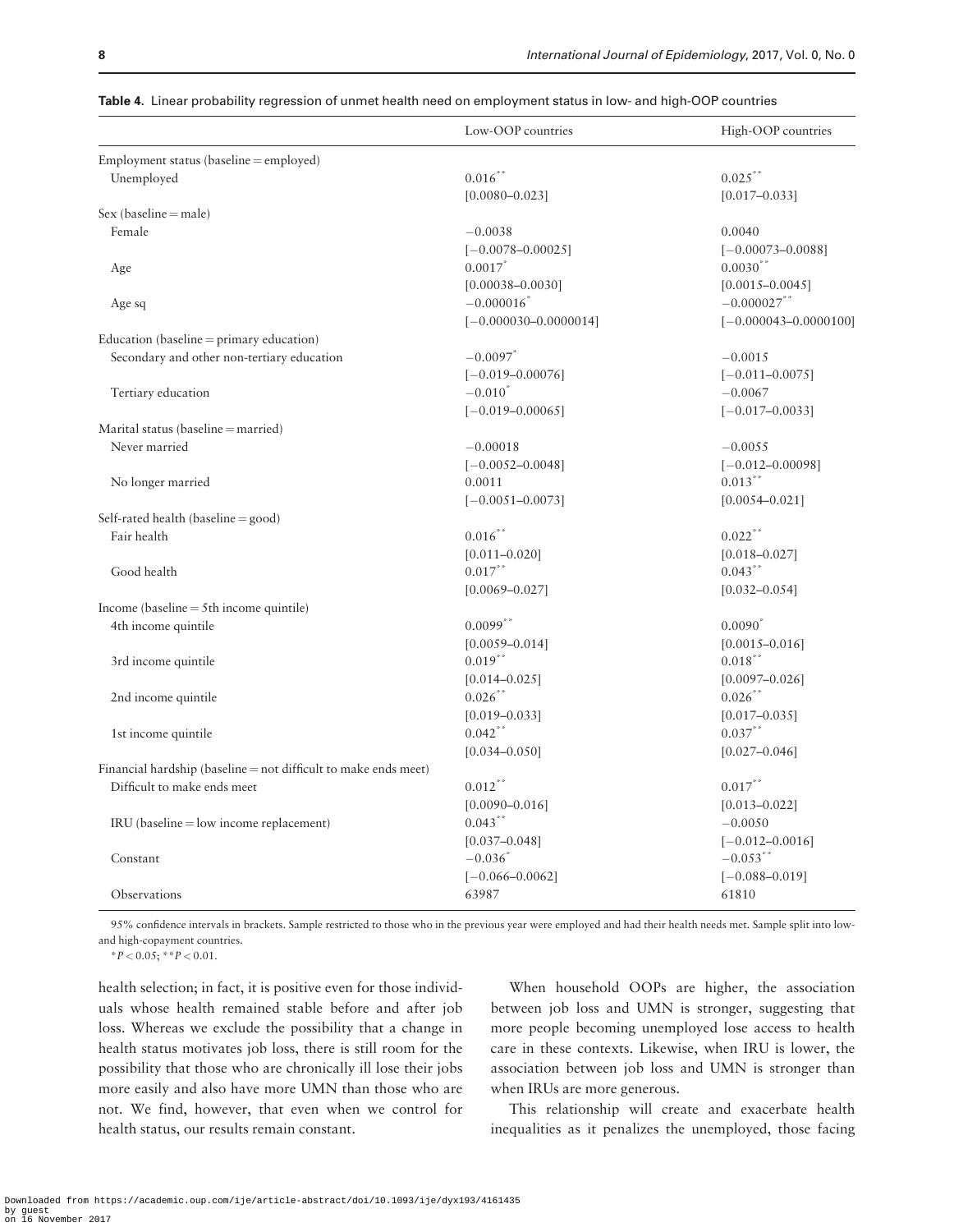|                                                                 | (Low-IRU countries)       | (High-IRU countries)      |
|-----------------------------------------------------------------|---------------------------|---------------------------|
| Employment status (baseline = employed)                         |                           |                           |
| Unemployed                                                      | $0.022$ **                | $0.019**$                 |
|                                                                 | $[0.014 - 0.030]$         | $[0.010 - 0.027]$         |
| Sex (baseline = male)                                           |                           |                           |
| Female                                                          | 0.0030                    | $-0.0028$                 |
|                                                                 | $[-0.0017 - 0.0078]$      | $[-0.0074 - 0.0018]$      |
| Age                                                             | $0.0026$ **               | $0.0023$ **               |
|                                                                 | $[0.0012 - 0.0041]$       | $[0.00080 - 0.0038]$      |
| Age sq                                                          | $-0.000022$ **            | $-0.000023$ **            |
|                                                                 | $[-0.000038 - 0.0000055]$ | $[-0.000040 - 0.0000066]$ |
| Education (baseline = $\text{primary education}$ )              |                           |                           |
| Secondary and other non-tertiary education                      | $-0.000087$               | $-0.013$ **               |
|                                                                 | $[-0.0099 - 0.0097]$      | $[-0.022 - 0.0044]$       |
| Tertiary education                                              | $-0.0020$                 | $-0.014$ **               |
|                                                                 | $[-0.013 - 0.0086]$       | $[-0.023 - 0.0042]$       |
| Marital status (baseline = married)                             |                           |                           |
| Never married                                                   | $-0.0035$                 | $-0.0040$                 |
|                                                                 | $[-0.010 - 0.0030]$       | $[-0.0096 - 0.0015]$      |
| No longer married                                               | $0.011***$                | $-0.00066$                |
|                                                                 | $[0.0037 - 0.018]$        | $[-0.0081 - 0.0068]$      |
| Self-rated health (baseline = good)                             |                           |                           |
| Fair health                                                     | $0.024***$                | $0.011***$                |
|                                                                 | $[0.020 - 0.029]$         | $[0.0070 - 0.016]$        |
| Bad health                                                      | $0.036$ **                | $0.023***$                |
|                                                                 | $[0.025 - 0.046]$         | $[0.012 - 0.034]$         |
| Income (baseline $=$ 5th income quintile                        |                           |                           |
| 4th income quintile                                             | 0.0039                    | $0.011\sp{*}$             |
|                                                                 | $[-0.0058 - 0.014]$       | $[0.0069 - 0.015]$        |
| 3rd income quintile                                             | $0.015***$                | $0.023***$                |
|                                                                 | $[0.0054 - 0.025]$        | $[0.018 - 0.028]$         |
| 2nd income quintile                                             | $0.028$ **                | $0.031***$                |
|                                                                 | $[0.018 - 0.038]$         | $[0.022 - 0.039]$         |
| 1st income quintile                                             | $0.046$ **                | $0.047$ **                |
|                                                                 | $[0.036 - 0.056]$         | $[0.034 - 0.060]$         |
| Financial hardship (baseline = Not difficult to make ends meet) |                           |                           |
| Difficult to make ends meet                                     | $0.014***$                | $0.015***$                |
|                                                                 | $[0.0093 - 0.018]$        | $[0.011 - 0.019]$         |
| OOP (baseline = $Low$ – $OOP$ countries)                        | $0.0083***$               | $-0.0062$ **              |
|                                                                 | $[0.0042 - 0.013]$        | $[-0.011 - 0.0017]$       |
| Constant                                                        | $-0.061$ **               | $-0.0023$                 |
|                                                                 | $[-0.096 - 0.026]$        | $[-0.036 - 0.031]$        |
| Observations                                                    | 63412                     | 62385                     |

<span id="page-8-0"></span>

|  |  |  |  | Table 5. Linear probability regression of UMN on employment status in low- and high-IRU countrie |
|--|--|--|--|--------------------------------------------------------------------------------------------------|
|--|--|--|--|--------------------------------------------------------------------------------------------------|

95% confidence intervals in brackets. Sample restricted to those who in the previous year were employed and had their health needs met. Sample split into lowand high-income replacement countries.

 $*P < 0.05$ ;  $*P < 0.01$ .

financial strain and those in poorer health. Our results suggest that unemployment is more strongly correlated with UMN in countries with higher OOP. However, we see a slightly different relationship with IRU. Although overall UMN is lower in countries with more generous financial protection for the unemployed, this does not benefit the unemployed more than those in work. Exemptions from co-payments for those claiming unemployment insurance may protect those households, but there may be a sizeable share of the population who are unemployed and not claiming unemployment insurance, who experience higher risk of UMN. Notwithstanding this uncertainty, it is troubling that co-payments appear to exacerbate the impact of job loss by restricting access to care. Such inequities undermine the stated goals of health systems developed by the WHO and the European Commission.<sup>[21,22](#page-10-0)</sup>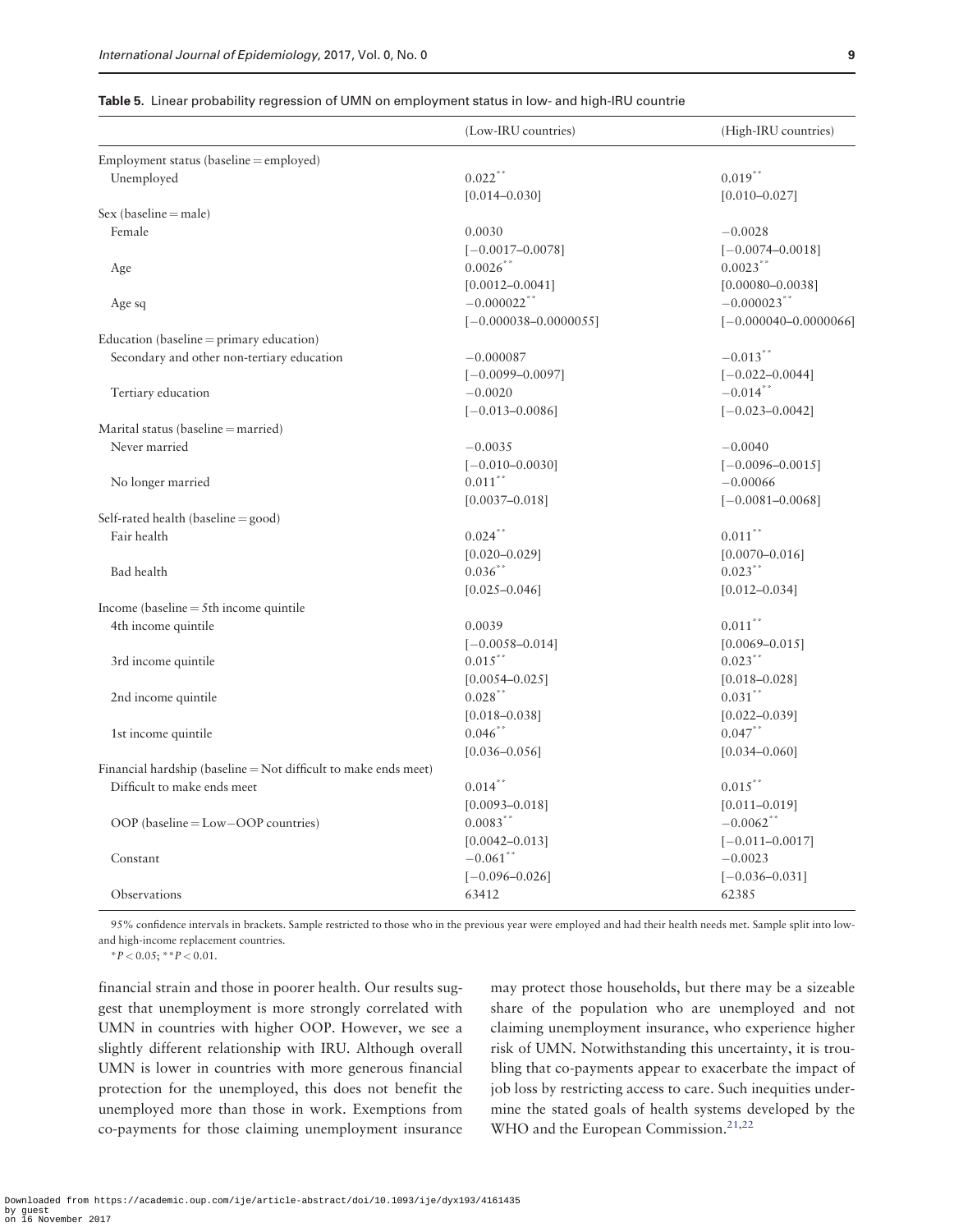<span id="page-9-0"></span>

Figure 1. Predicted probabilities of UMN according to OOP type. Notes: Vertical lines are 95% confidence intervals.

There are several important limitations. Our study does not capture employment security. Those employed on a precarious contract may also lose access to health care because they may have fewer financial resources and may face additional time constraints. More work is needed to explore whether precarious work is associated with access to health care. Last, our national-level measure of OOP overlooks exemptions from co-payments for some households on the grounds of, for example, low incomes. Moreover, it does not disentangle the effects of differential co-payment levels for primary care and emergency services. Future analyses should unpack this issue in more detail.

Our work has important policy implications. Job loss harms health. What is more, health consequences of job loss may be higher in countries where becoming unemployed also leads to UMN. Reducing OOP or increasing levels of IRU may protect those who lose work from some of the negative health consequences of job loss. Yet, across Europe, many countries have increased OOP, even in primary care, so as to reduce government spending. These policies may have shortterm benefits for public spending deficits but, when another recession hits, they may restrict access to health care, particularly among economically vulnerable groups.

# Supplementary Data

Supplementary data are available at IJE online.

Conflict of interest: None declared.

# **References**

1. Reeves A, McKeee M, Stuckler D. The attack on Universal Health Coverage in Europe: unmet needs, recession, and austerity. Eur J Public Health 2015;25:364–65.

- 2. Rodrigues R, Zólyomi E, Kalavrezou N, Matsaganis M. The Impact of the Financial Crisis on Unmet Needs for Health care. Brussels: European Centre for Social Welfare Policy and Research, 2013.
- 3. Jacobson BLS, Lalonde RJ, Sullivan DG. Earnings losses of displaced workers. Am Econ Rev 1993;83:685–709.
- 4. Gruber BJ. The consumption smoothing benefits of unemployment insurance. Am Econ Rev 1997;87:192–205.
- 5. Loopstra R, Reeves A, Taylor-Robinson D, Barr B, McKee M, Stuckler D. Austerity, sanctions, and the rise of food banks in the UK. BMJ. 2015;350:1775.
- 6. da Costa FA, Pedro AR, Teixeira I, Bragança F, da Silva Aranda, Jose´ Cabrita J. Primary non-adherence in Portugal: findings and implications. Int J Clin Pharm 2015;37:626–35.
- 7. Dave DM, Kelly IR. How does the business cycle affect eating habits? Soc Sci Med 2012;74:254–62.
- 8. Bloemen HG, Stancanelli EGF. Financial wealth, consumption smoothing and income shocks arising from job loss. Economica 2005;72:431–52.
- 9. Gemmill MC, Thomson S, Mossialos E. What impact do prescription drug charges have on efficiency and equity? Evidence from high-income countries. Int J Equity Health 2008; 7:12.
- 10. Trivedi AN, Moloo H, Mor V. Increased ambulatory care copayments and hospitalizations among the elderly. N Engl J Med 2010;362:320–28.
- 11. Ayanian J, Kohler B, Toshi A, Epstein A. The relation between health insurance coverage and clinical outcomes among women with breast cancer. N Engl J Med 1993;329:326-31.
- 12. Weissman JS, Gatsonis C, Epstein AM. Rates of avoidable hospitalization by insurance status in Massachusetts and Maryland. JAMA 1992;268:2388–94.
- 13. Newhouse J. Free for All? Lessons From the RAND Health Insurance Experiment. Cambridge, MA: Harvard University Press, 1993.
- 14. Liebman J, Zeckhauser R. Simple Humans, Complex Insurance, Subtle Subsidies. Cambridge, MA: NBER, 2008.